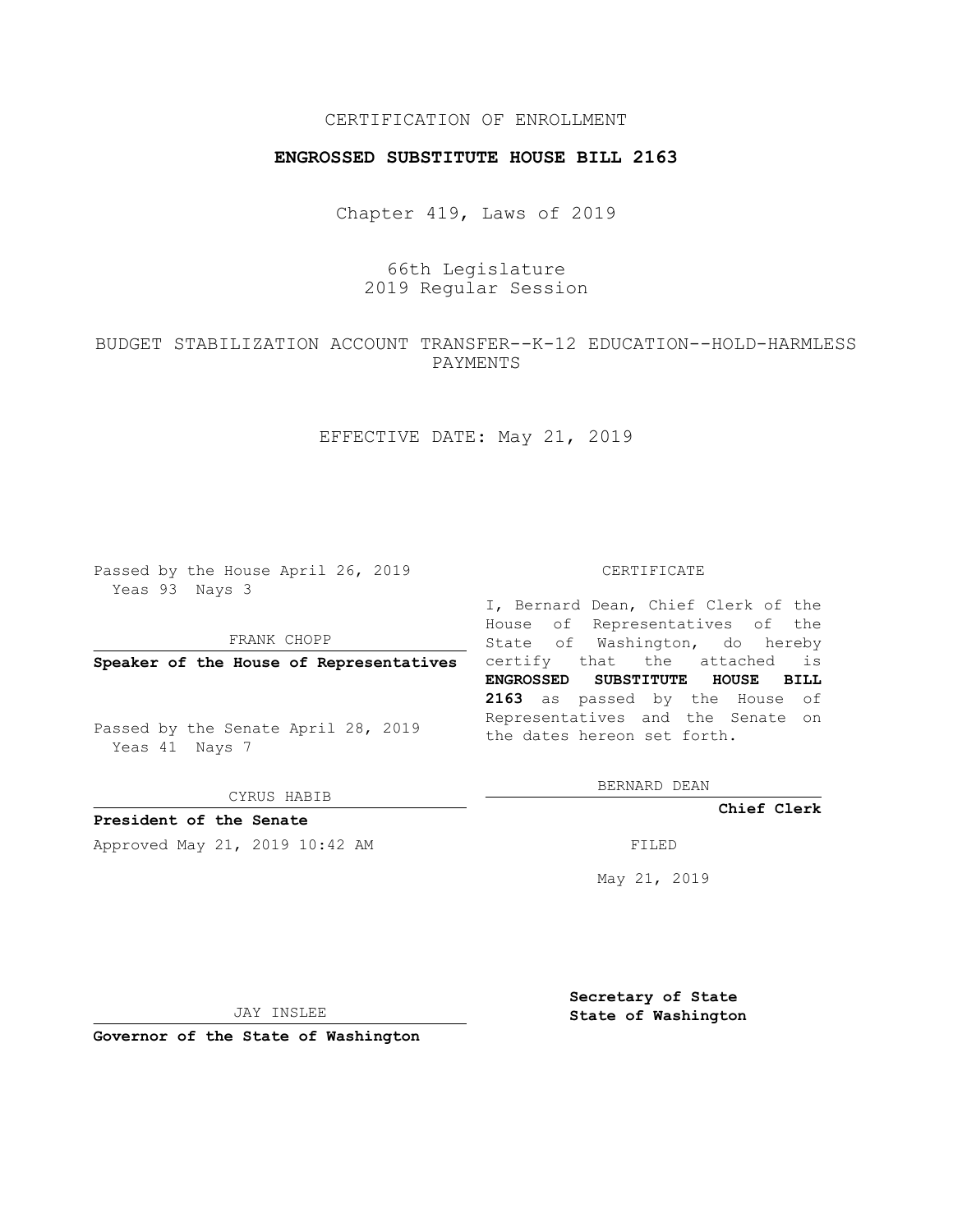## **ENGROSSED SUBSTITUTE HOUSE BILL 2163**

Passed Legislature - 2019 Regular Session

**State of Washington 66th Legislature 2019 Regular Session By** House Appropriations (originally sponsored by Representative Stokesbary)

READ FIRST TIME 04/24/19.

 AN ACT Relating to transferring extraordinary revenue growth from the budget stabilization account for K-12 education; creating new sections; making appropriations; and declaring an emergency.

BE IT ENACTED BY THE LEGISLATURE OF THE STATE OF WASHINGTON:

 NEW SECTION. **Sec. 1.** Before June 30, 2019, the treasurer shall transfer the sum of \$58,424,000 from the budget stabilization account to the state general fund for the support of K-12 education. The amount transferred in this section is attributable to amounts deposited in the budget stabilization account due to extraordinary revenue growth in the 2017-2019 fiscal biennium. For purposes of RCW 43.88.055(4), the transfer in this section does not alter the obligation to balance in ensuing biennia.

 NEW SECTION. **Sec. 2.** The sum of forty-two million six hundred ten thousand dollars is appropriated from the state general fund for the fiscal year ending June 30, 2020, and the sum of fifteen million eight hundred fourteen thousand dollars is appropriated from the state general fund for the fiscal year ending June 30, 2021, to the superintendent of public instruction, and is provided solely for allocation to school districts as hold-harmless payments under section 3 of this act.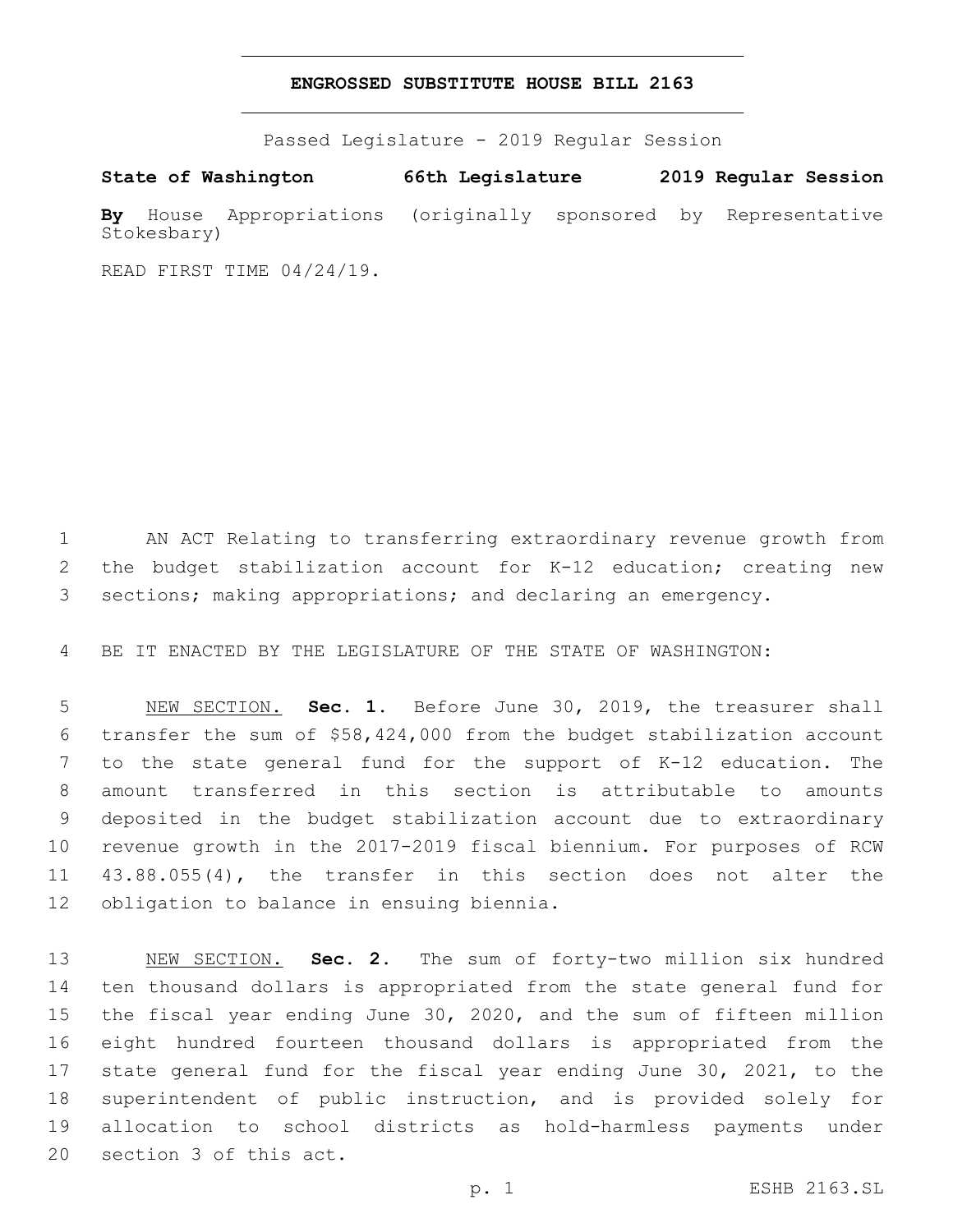NEW SECTION. **Sec. 3.** (1) In the 2019-20 school year, the superintendent of public instruction must allocate hold-harmless payments to school districts as follows:

 (a) A school district with an enrollment of three hundred or fewer average annual full-time equivalent students will receive an amount equal to number A minus number B if number A is greater than 7 number B.

 (b) A school district with more than three hundred average annual full-time equivalent students will receive the product of the district's average annual full-time equivalent student enrollment in the 2018-19 school year multiplied by an amount equal to number C minus number D if number C is greater than number D.

 (2) In the 2020-21 school year, the superintendent of public instruction must allocate hold-harmless payments to school districts 15 as follows:

 (a) A school district with three hundred or fewer average annual full-time equivalent students will receive an amount equal to number A minus number E if number A is greater than number E.

 (b) A school district with more than three hundred average annual full-time equivalent students will receive the product of the district's average annual full-time equivalent students in the 2019-20 school year multiplied by an amount equal to number C minus 23 number  $F$  if number  $C$  is greater than number  $F$ .

(3)(a) "Number A" is the sum of the following:

 (i) General apportionment provided to the school district in the 2017-18 school year, excluding the district's share of the general apportionment allocation redirected by the superintendent to the 28 special education program;

 (ii) Local enrichment levies collected by the district in the 30 2018 calendar year; and

 (iii) Local effort assistance received by the district in the 32 2018 calendar year.

(b) "Number B" is the sum of the following:33

 (i) General apportionment provided to the school district in the 2018-19 school year, excluding the district's share of the general apportionment allocations redirected by the superintendent to the 37 special education program;

 (ii) Local enrichment levies collected by the district in the 39 2019 calendar year; and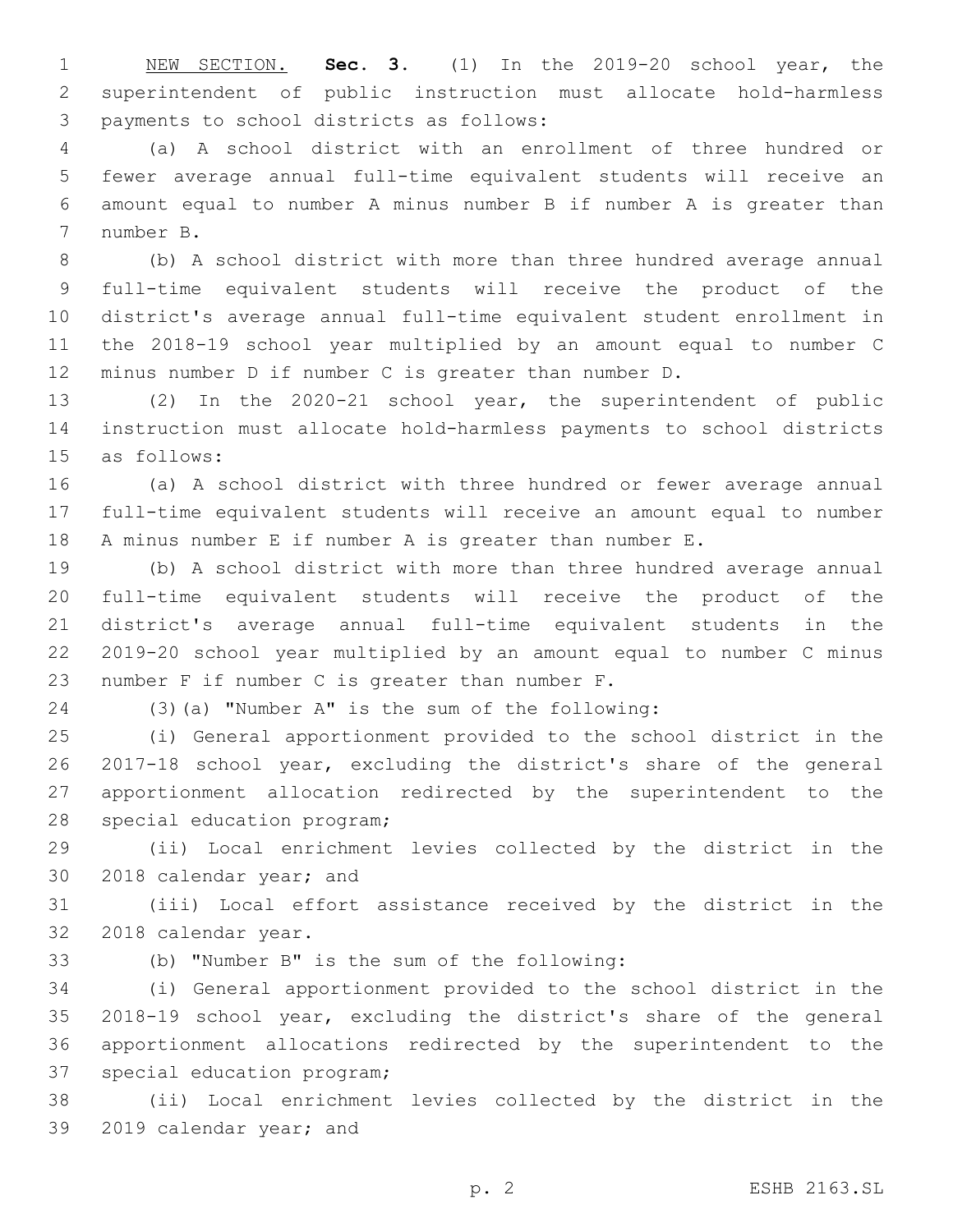(iii) Local effort assistance received by the district in the 2 2019 calendar year.

 (c) "Number C" is the sum of the following divided by the district's average annual full-time equivalent student enrollment in 5 the 2017-18 school year:

 (i) General apportionment provided to the school district in the 2017-18 school year, excluding the district's share of the general apportionment allocation redirected by the superintendent to the 9 special education program;

 (ii) Local enrichment levies collected by the district in the 11 2018 calendar year; and

 (iii) Local effort assistance received by the district in the 13 2018 calendar year.

 (d) "Number D" is the sum of the following divided by the district's average annual full-time equivalent student enrollment in 16 the 2018-19 school year:

 (i) General apportionment provided to the school district in the 2018-19 school year, excluding the district's share of the general apportionment allocations redirected by the superintendent to the 20 special education program;

 (ii) Local enrichment levies collected by the district in the 22 2019 calendar year; and

 (iii) Local effort assistance received by the district in the 24 2019 calendar year.

(e) "Number E" is the sum of the following:25

 (i) General apportionment provided to the school district in the 2019-20 school year, excluding the district's share of the general apportionment allocations redirected by the superintendent to the 29 special education program;

 (ii) Local enrichment levies collected by the district in the 31 2020 calendar year; and

 (iii) Local effort assistance received by the district in the 33 2020 calendar year.

 (f) "Number F" is the sum of the following divided by the district's average annual full-time equivalent student enrollment in 36 the 2019-20 school year:

 (i) General apportionment provided to the school district in the 2019-20 school year, excluding the district's share of the general apportionment allocations redirected by the superintendent to the 40 special education program;